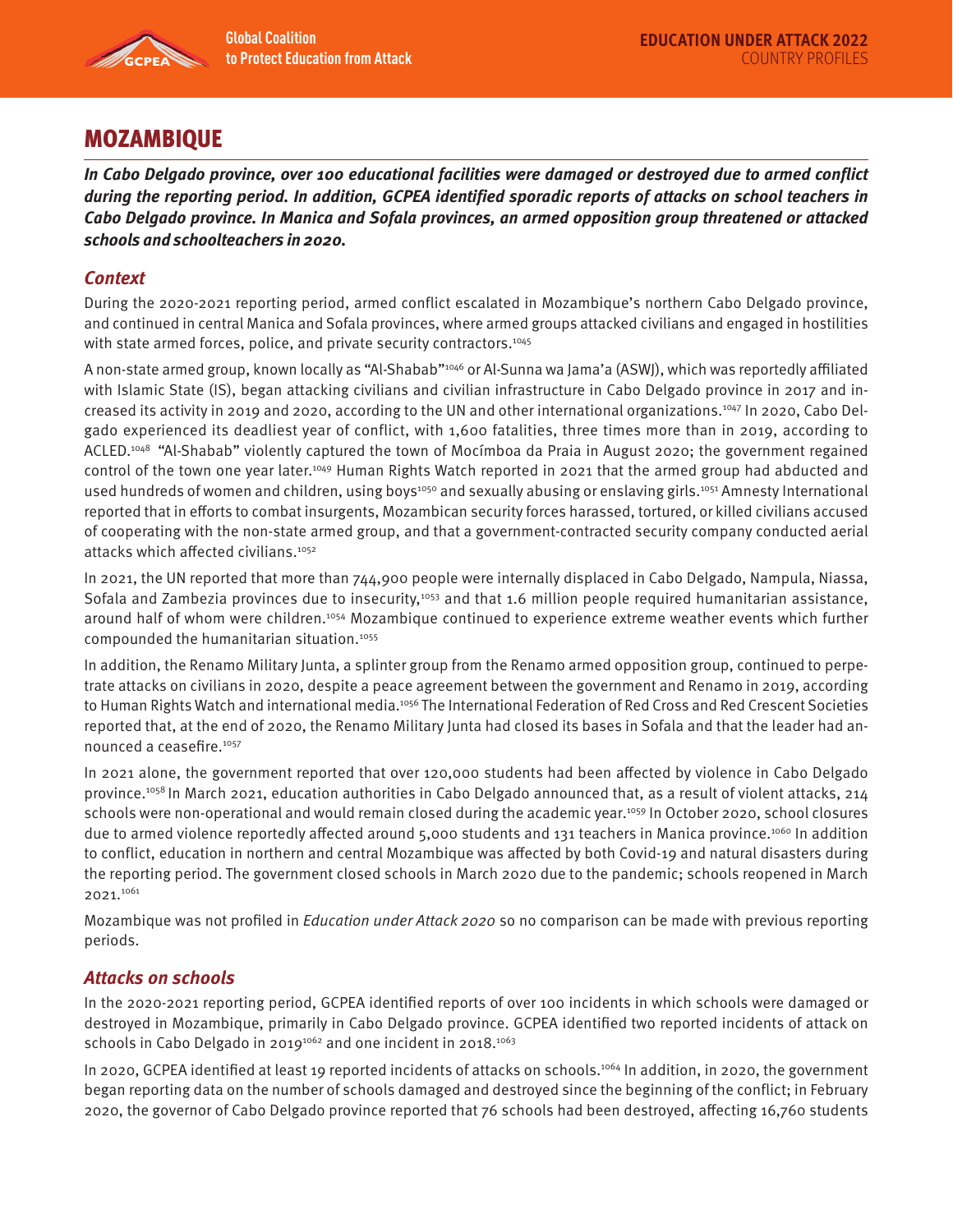

and 285 teachers,1065 although GCPEA could not determine how many of these incidents occurred in 2020. In most incidents of attacks on schools identified by GCPEA, attackers either alleged or verified to be part of the "Al-Shabab" armed group set fire to schools. Furthermore, Amnesty International reported in February 2021 that private security forces, working for the Mozambican government and using armed helicopters, had indiscriminately attacked civilian infrastructure between March and June 2020, including schools and hospitals, according to interviews conducted on the ground.1066 Examples of reported attacks included:

- On January 29, 2020, gunmen allegedly burned four schools, including the Agrarian Institute of Bilibiza, in Bilibiza, Quissanga district, Cabo Delgado province, according to Club of Mozambique, Reuters, and Deutsche Welle.<sup>1067</sup> While 11 students and seven teachers were present at the Agrarian Institute at the time of attack, none were harmed. The Institute, which served 400 students, was run by the Agha Khan Foundation and was the only technical high school in Cabo Delgado.1068
- Amnesty International reported that on March 25, 2020, an armed group attacked Quissanga city, Quissanga district, Cabo Delgado province. The group burned a school, along with at least 386 other structures.<sup>1069</sup>
- Amnesty International and All Africa media reported that an armed group attacked Macomia town, Macomia district, Cabo Delgado province, on May 28, 2020. All Africa reported that the primary and technical schools were burned down, and an eyewitness informed Amnesty International that an unspecified number of schools were destroyed, and that all schools in the town were closed due to Covid-19 and the conflict.<sup>1070</sup>
- Club of Mozambique reported that on June 27, 2020, a school was burned during armed clashes in Mocimboa da Praia, Cabo Delgado province.1071 Amnesty International also reported that an armed group attacked Mocimboa da Praia on June 27, 2020, and targeted government infrastructure.<sup>1072</sup>

According to UN reporting, at least 220 schools were attacked in Cabo Delgado by early 2021, although it remained unclear whether all these attacks occurred in the reporting period.1073 Similarly, the Cabo Delgado Provincial Department of Education reported in March 2021 that 46 schools, or a total of 104 classrooms, had been destroyed due to attacks.<sup>1074</sup> Later, in April 2021, the government, as cited in local media, reported that 375 schools had been destroyed due to conflict.1075 As these reports may have contained incidents from earlier reporting periods or could have included other types of damage during conflict such as being used as IDP shelter, they were not included in the total number of attacks. Given the escalation of conflict in 2020, however, it is likely that many attacks took place during the reporting period.

In addition, in Manica and Sofala provinces, *Deutsche Welle* reported that in January 2020, a member of the Renamo Military Junta threatened to attack the education system when students resumed school after vacation in February 2020. The militia member made the threat in retaliation against government forces, claiming that Mozambique Defence and Security Forces had abducted his family in December 2019.<sup>1076</sup>

GCPEA did not identify any incident reports of attacks on schools in 2021.

### **Attacks on school students, teachers, and other education personnel**

In 2020-2021, GCPEA identified occasional attacks on school students, teachers, and other education personnel, in both Sofala and Cabo Delgado provinces. In some instances, armed groups attacked teachers because of their association with the government.<sup>1077</sup>

In 2020, Mozambique's National Teachers' Organization reported that more than 750 teachers from primary and secondary schools in Cabo Delgado province had fled from their posts to Pemba, the capital of Cabo Delgado, to avoid attacks by armed groups.<sup>1078</sup> The organization did not state whether the teachers had received direct threats or were fleeing general insecurity. Education authorities in the province of Cabo Delgado reported in March 2021 that seven teachers had been killed<sup>1079</sup> and, as of June 2021, 2,074 had been displaced as a result of terrorist attacks since the conflict began,<sup>1080</sup> likely due to generalized violence.

In 2020, GCPEA collected two incidents of attacks on teachers:

• Moçambique Media Online reported that on June 14, 2020, the body of the director of Marrongamissi II Primary School was found in Chizizira town, Búzi district, Sofala province. The report claimed that the Renamo Military Junta had abducted the teacher in May 2020.<sup>1081</sup>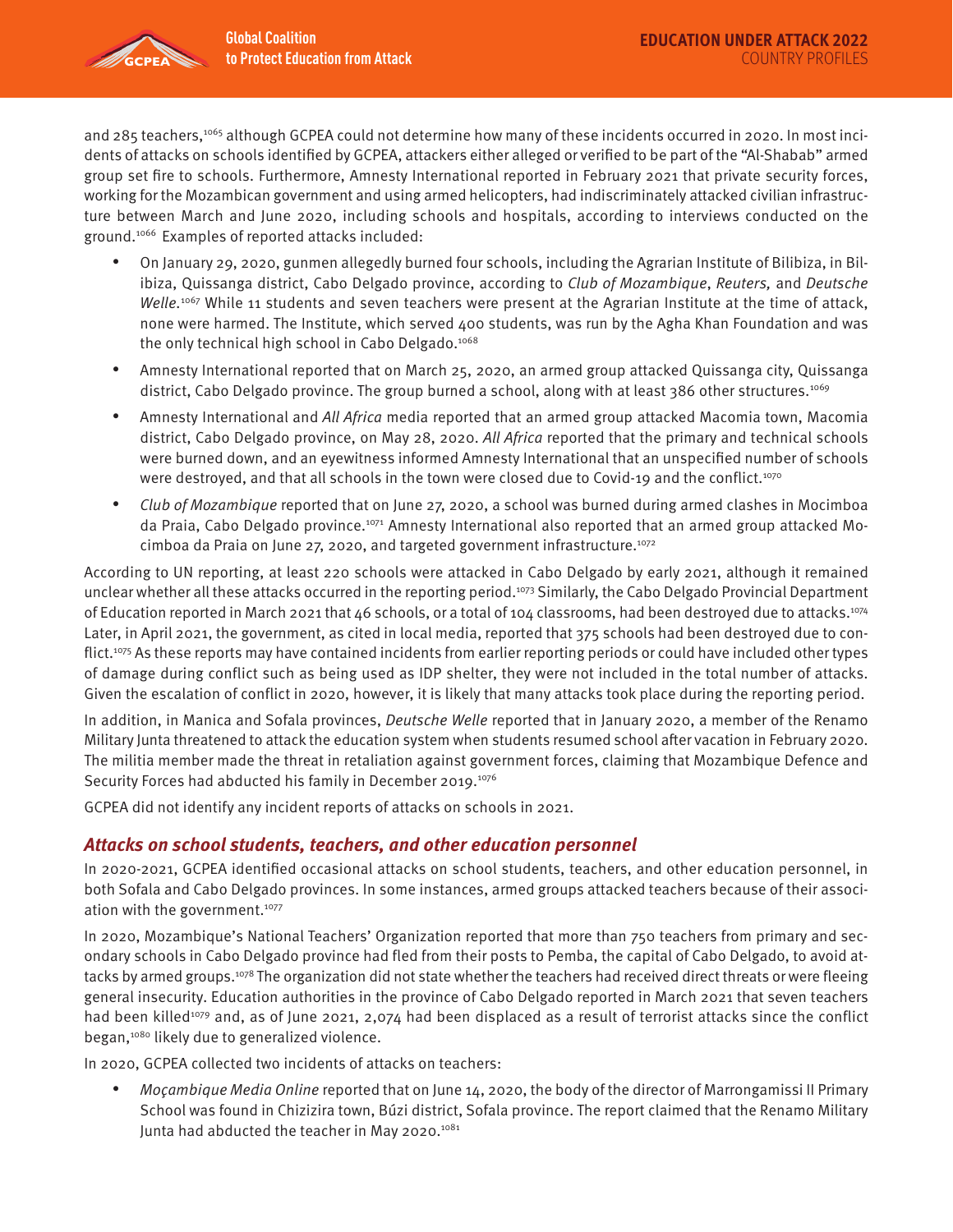

• Local media sources reported that on either October 31 or November 1, 2020, members of a non-state armed group killed a school teacher in Muidumbe district. The teacher had recently escaped a surge of violence in the area, according to the reports. The article also noted that the Matambalale Primary school where he worked had been attacked on an unspecified date.<sup>1082</sup>

In 2021, GCPEA identified anecdotal evidence that teachers had received threats of violence in Cabo Delgado. For example, in July 2021, displaced teachers from Macomia district, Cabo Delgado province, voiced concerns about their safety and protested against government orders to return to school. Teachers told Deutsche Welle that they could not work effectively while "living in fear of being beheaded" and that they would be exposed like "shields of war."<sup>1083</sup> The Ministry of Education reported that eight teachers had been killed in Cabo Delgado province within the context of armed conflict in 2021, although GCPEA was unable to verify whether these deaths were in relation to their status as educators.1084

#### **Attacks on higher education**

During the 2020-2021 reporting period, GCPEA identified sporadic reports of attacks on higher education. General insecurity in Cabo Delgado province limited the academic activities of higher education students and staff during the reporting period according to World University News in October 2020, although armed groups reportedly had not targeted university students and academics at the time of writing.1085

In 2020, GCPEA received a report that a teacher training college in Bilibiza, Quissanga district, Cabo Delgado province, was attacked on January 29, 2020.<sup>1086</sup> According to Reuters, an armed group torched the college's building, but no students or staff were harmed.<sup>1087</sup>

At the time of writing GCPEA had not identified any attacks on higher education in 2021.

<sup>&</sup>lt;sup>1045</sup> Human Rights Watch, *World Report 2021: Events of 2020*, Mozambique chapter. Timothy Lay and Jasmine Opperman, "MOZAMBIQUE: No end in sight for the Cabo Delgado insurgency," in Elliot Baynum, Roudabeh Kishi, Sogand Afkari, and Sam Jones (eds), Ten Conflicts to Worry About in 2021 (Wisconsin: ACLED, February 2021, pp. 30-31.

<sup>1046</sup> The group has no affiliation with the Somalia-based Al-Shabaab.

<sup>1047</sup> OCHA, "Humanitarian Response Plan Mozambique Abridged Version," OCHA, December 2020, p. 5; Andrea Carboni, "CDT SPOTLIGHT: ESCALA-TION IN MOZAMBIQUE," ACLED, April 30, 2020. International Crisis Group, "Stemming the Insurrection in Mozambique's Cabo Delgado - Africa Report No. 303," ICG, June 11, 2021, pp. 1, 9. United Nations, "Children 'indoctrinated' to fight for insurgents in Mozambique: UNICEF," UN News, October 5, 2021. Human Rights Watch, World Report 2021: Events of 2020, Mozambique chapter. Human Rights Watch, World Report 2022: Events of 2021, Mozambique chapter.

<sup>1048</sup> Timothy Lay and Jasmine Opperman, "Mozambique: No end in sight for the Cabo Delgado insurgency," in Elliot Baynum, Roudabeh Kishi, Sogand Afkari, and Sam Jones (eds), Ten Conflicts to Worry About in 2021 (Wisconsin: ACLED, February 2021, pp. 30-31.

<sup>1049</sup> Zenaida Machado, "Mozambique Government Retakes Key Town from Militants," Human Rights Watch Dispatch, August 10, 2021.

<sup>1050 &</sup>quot;Mozambique: ISIS-linked Group Using Child Soldiers," Human Rights Watch news release, September 29, 2021,

https://www.hrw.org/news/2021/09/29/mozambique-isis-linked-group-using-child-soldiers (accessed December 22, 2021).

<sup>1051 &</sup>quot;Mozambique: Hundreds of Women, Girls Abducted," Human Rights Watch news release, December 7, 2021.

<sup>&</sup>lt;sup>1052</sup> Amnesty International, "What I Saw Is Death": War Crimes in Mozambique's Forgotten Cape, (London: Amnesty International, February 2021).

<sup>1053</sup> International Organization for Migration, Displacement Tracking Matrix, Mozambique, Round 13 – September 30, 2021.

<sup>1054</sup> UNICEF, "Humanitarian Action for Children 2022 - Mozambique," UNICEF, December 7, 2021, p. 1.

<sup>1055</sup> World Food Programme, "Food security and climate change, the pressing reality of Mozambique," WFP News release, July 7, 2021.

<sup>1056</sup> Human Rights Watch, World Report 2021: Events of 2020, Mozambique chapter. Deutsche Welle, "Mozambique: Manica students are not attending classes for fear of attacks," Club of Mozambique, October 23, 2020.

<sup>1057 &</sup>quot;Operations Update Mozambique: Tropical Cyclone Idai and Kenneth," International Federation of Red Cross and Red Crescent Societies, February 17, 2021, p. 3.

<sup>1058</sup> Lusa, "Cabo Delgado: Over 120,000 students affected by attacks in 2021 (Cabo Delgado: Mais de 120 mil alunos afetados por ataques em 2021)," Deutsche Welle, January 14, 2022.

<sup>1059</sup> Hizidine Achá "More than 100 schools closed due to terrorist attacks in Cabo Delgado (Mais de 100 escolas fechadas devido aos ataques terro-